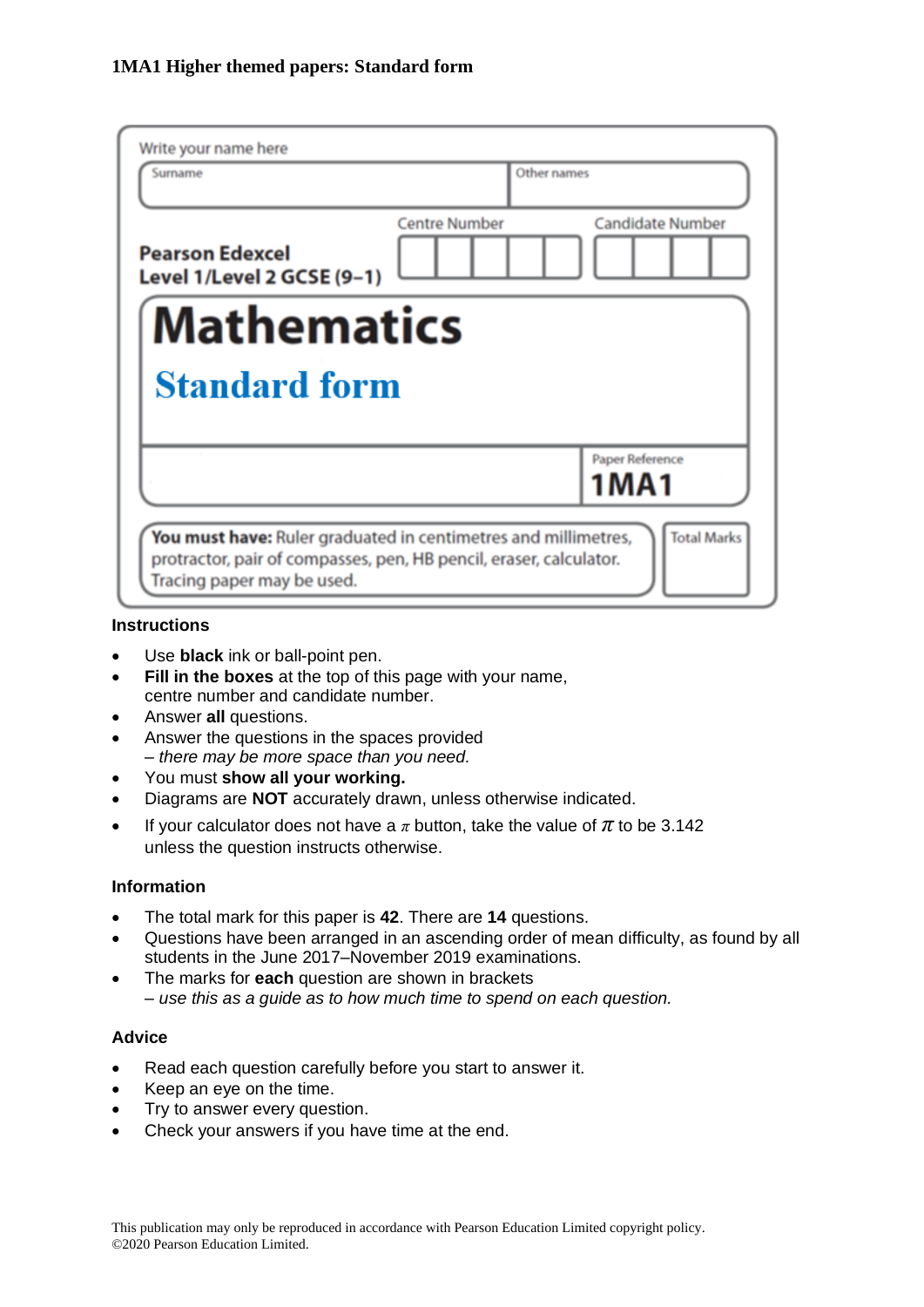| (a) Write $0.00562$ in standard form.                                            |                                          |                                   |     |
|----------------------------------------------------------------------------------|------------------------------------------|-----------------------------------|-----|
|                                                                                  |                                          |                                   | (1) |
| ( <i>b</i> ) Write $1.452 \times 10^3$ as an ordinary number.                    |                                          |                                   |     |
|                                                                                  |                                          |                                   | (1) |
|                                                                                  |                                          | (Total for Question 1 is 2 marks) |     |
| Write the following numbers in order of size.<br>Start with the smallest number. |                                          |                                   |     |
|                                                                                  | $0.045 \times 10^3$ $4.5 \times 10^{-3}$ | 450 $0.45 \times 10^{-1}$         |     |
|                                                                                  |                                          |                                   |     |
|                                                                                  |                                          | (Total for Question 2 is 2 marks) |     |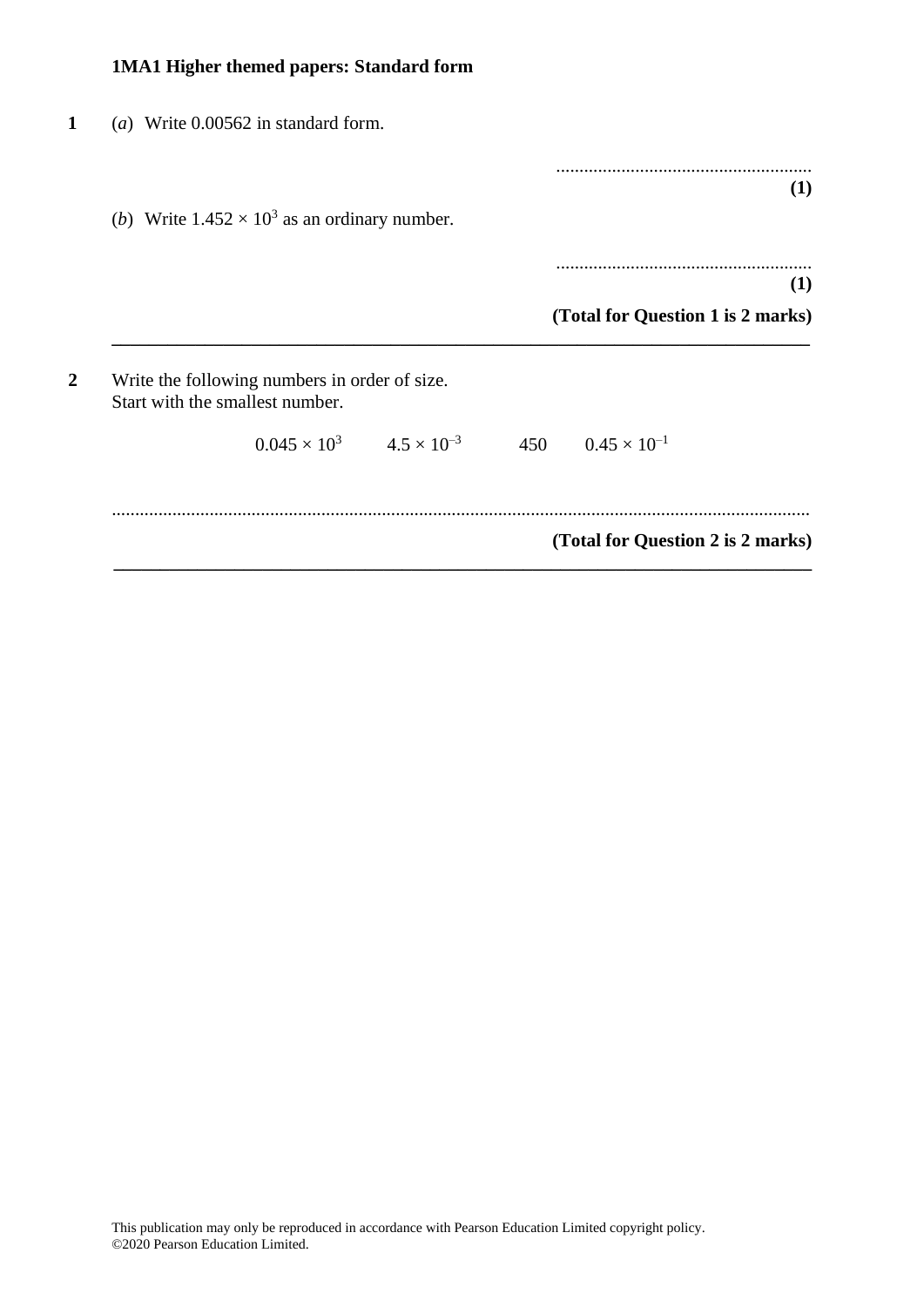**3** In May 2019, the distance between Earth and Mars was  $3.9 \times 10^7$  km.

In May 2019, a signal was sent from Earth to Mars. Assuming that the signal sent from Earth to Mars travelled at a speed of  $3 \times 10^5$  km per second,

(*a*) how long did the signal take to get to Mars?

....................................................... seconds **(2)** The speed of the signal sent from Earth to Mars in May 2019 was actually less than  $3 \times 10^5$  km per second. (*b*) How will this affect your answer to part (*a*)? ...................................................................................................................................................... ...................................................................................................................................................... ...................................................................................................................................................... **(1) (Total for Question 3 is 3 marks) \_\_\_\_\_\_\_\_\_\_\_\_\_\_\_\_\_\_\_\_\_\_\_\_\_\_\_\_\_\_\_\_\_\_\_\_\_\_\_\_\_\_\_\_\_\_\_\_\_\_\_\_\_\_\_\_\_\_\_\_\_\_\_\_\_\_\_\_\_\_\_\_\_\_\_**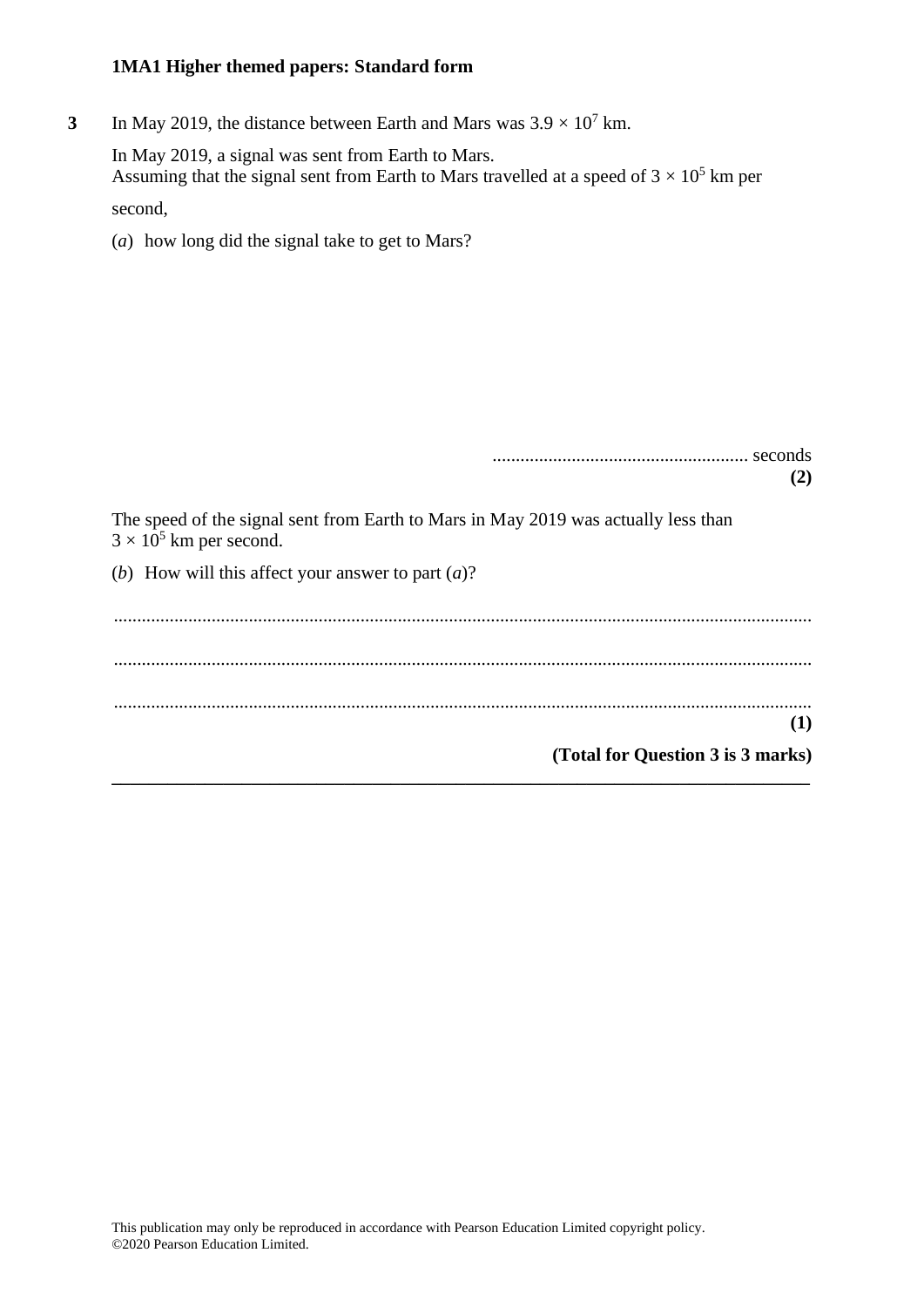4 Work out  $(3.42 \times 10^{-7}) \div (7.5 \times 10^{-6})$ Give your answer in standard form.

.......................................................

### **(Total for Question 4 is 2 marks)**

.......................................................

5 (a) Write  $3.6 \times 10^4$  as an ordinary number.

(b) Work out the value of  $(2.8 \times 10^{-2}) \div (4.7 \times 10^{5})$ Give your answer in standard form correct to 3 significant figures.

**\_\_\_\_\_\_\_\_\_\_\_\_\_\_\_\_\_\_\_\_\_\_\_\_\_\_\_\_\_\_\_\_\_\_\_\_\_\_\_\_\_\_\_\_\_\_\_\_\_\_\_\_\_\_\_\_\_\_\_\_\_\_\_\_\_\_\_\_\_\_\_\_\_\_\_**

**\_\_\_\_\_\_\_\_\_\_\_\_\_\_\_\_\_\_\_\_\_\_\_\_\_\_\_\_\_\_\_\_\_\_\_\_\_\_\_\_\_\_\_\_\_\_\_\_\_\_\_\_\_\_\_\_\_\_\_\_\_\_\_\_\_\_\_\_\_\_\_\_\_\_\_**

.......................................................

**(2)**

**(1)**

**(Total for Question 5 is 3 marks)**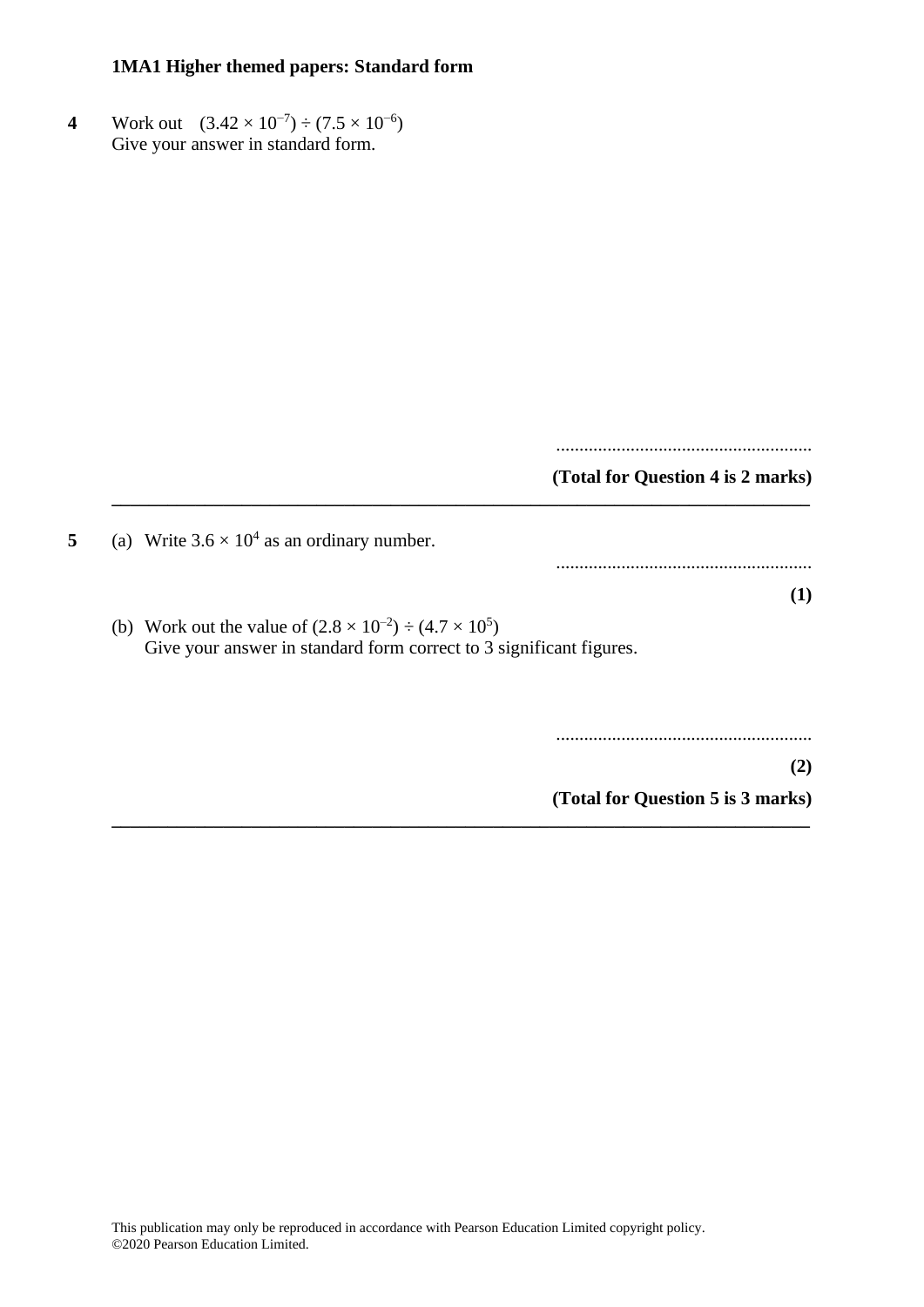**6** (*a*) Write 32 460 000 in standard form.

....................................................... **(1)**

(*b*) Write  $4.96 \times 10^{-3}$  as an ordinary number.

....................................................... **(1)**

Asma was asked to compare the following two numbers.

 $A = 6.212 \times 10^8$ and  $B = 4.73 \times 10^9$ 

She says,

"6.212 is bigger than 4.73 so *A* is bigger than *B*."

(*c*) Is Asma correct? You must give a reason for your answer.

...................................................................................................................................................... ...................................................................................................................................................... ...................................................................................................................................................... **(1) (Total for Question 6 is 3 marks) \_\_\_\_\_\_\_\_\_\_\_\_\_\_\_\_\_\_\_\_\_\_\_\_\_\_\_\_\_\_\_\_\_\_\_\_\_\_\_\_\_\_\_\_\_\_\_\_\_\_\_\_\_\_\_\_\_\_\_\_\_\_\_\_\_\_\_\_\_\_\_\_\_\_\_**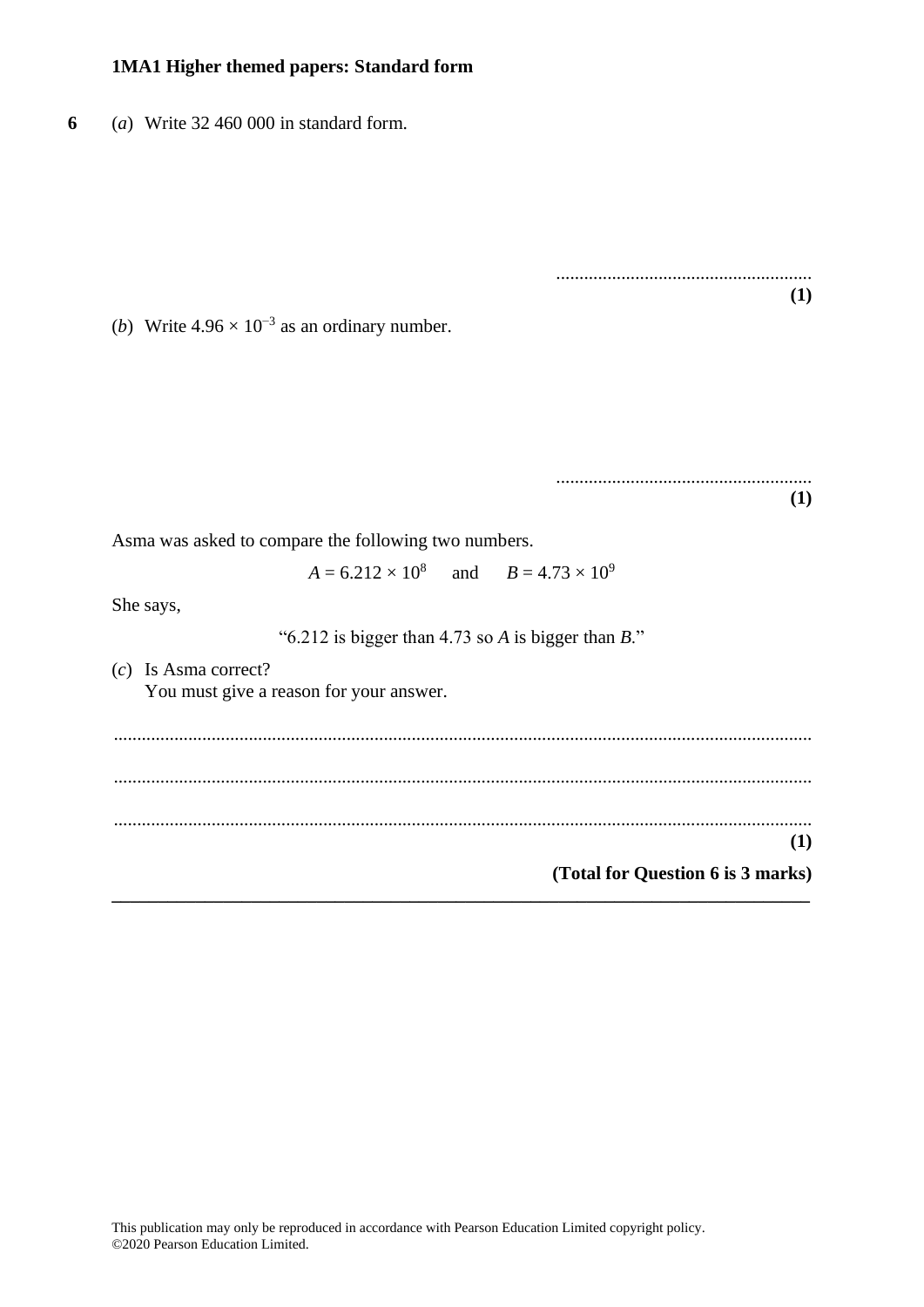**7** Work out  $(13.8 \times 10^7) \times (5.4 \times 10^{-12})$ Give your answer as an ordinary number.

.......................................................

**(Total for Question 7 is 2 marks)**

**8** (*a*) Write the number 0.000 086 23 in standard form.

.............................................................. **(1)**

(b) Work out 
$$
\frac{3.2 \times 10^{3} + 5.1 \times 10^{-2}}{4.3 \times 10^{-4}}
$$

Give your answer in standard form, correct to 3 significant figures.

**\_\_\_\_\_\_\_\_\_\_\_\_\_\_\_\_\_\_\_\_\_\_\_\_\_\_\_\_\_\_\_\_\_\_\_\_\_\_\_\_\_\_\_\_\_\_\_\_\_\_\_\_\_\_\_\_\_\_\_\_\_\_\_\_\_\_\_\_\_\_\_\_\_\_\_**

**\_\_\_\_\_\_\_\_\_\_\_\_\_\_\_\_\_\_\_\_\_\_\_\_\_\_\_\_\_\_\_\_\_\_\_\_\_\_\_\_\_\_\_\_\_\_\_\_\_\_\_\_\_\_\_\_\_\_\_\_\_\_\_\_\_\_\_\_\_\_\_\_\_\_\_**

.............................................................. **(2)**

**(Total for Question 8 is 3 marks)**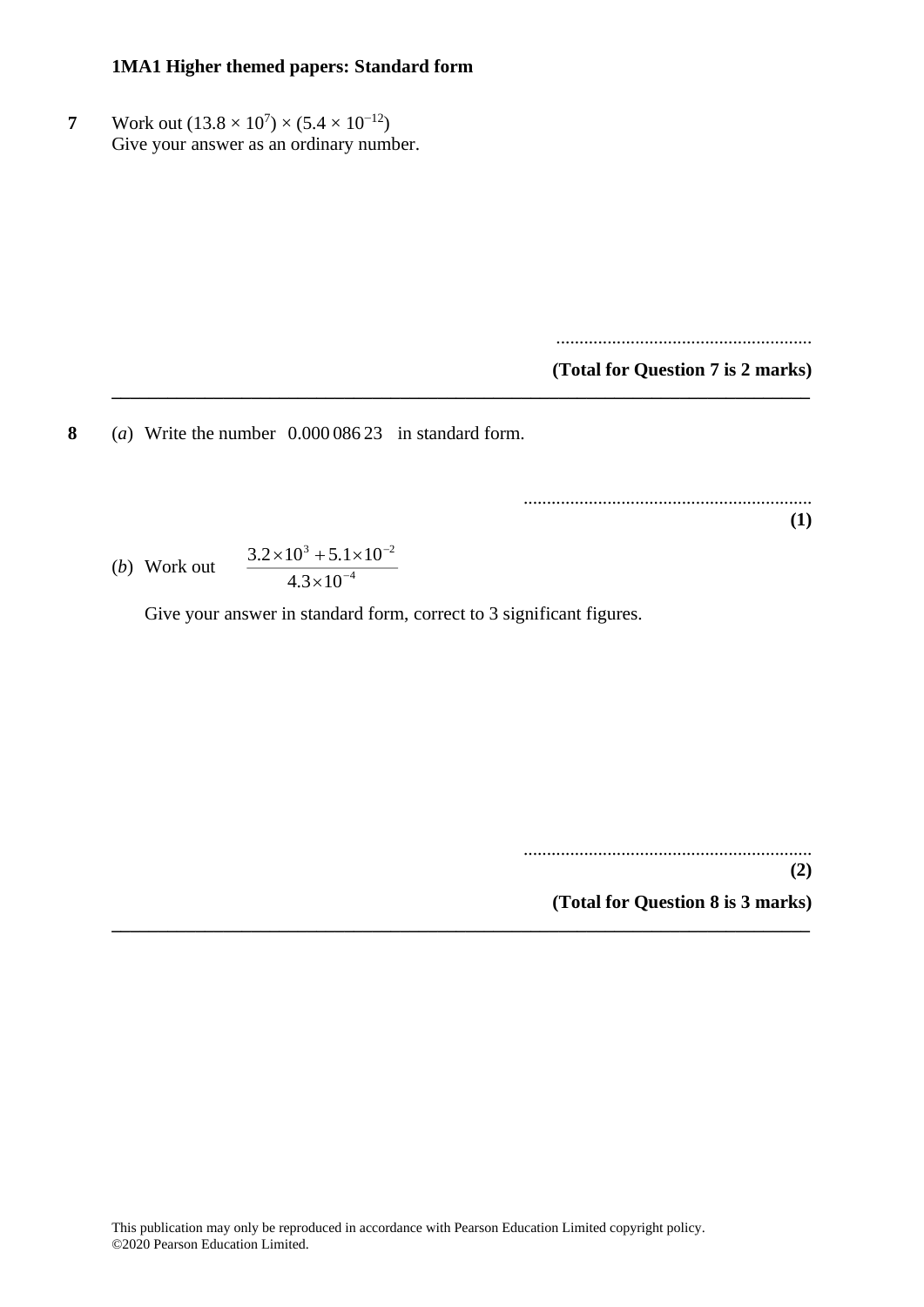9 Find the value of 
$$
\frac{(6.67 \times 10^{-11}) \times (7.35 \times 10^{22})}{(1.74 \times 10^6)^2}
$$

Give your answer correct to 1 decimal place.

.......................................................

**(Total for Question 9 is 2 marks)**

**\_\_\_\_\_\_\_\_\_\_\_\_\_\_\_\_\_\_\_\_\_\_\_\_\_\_\_\_\_\_\_\_\_\_\_\_\_\_\_\_\_\_\_\_\_\_\_\_\_\_\_\_\_\_\_\_\_\_\_\_\_\_\_\_\_\_\_\_\_\_\_\_\_\_\_**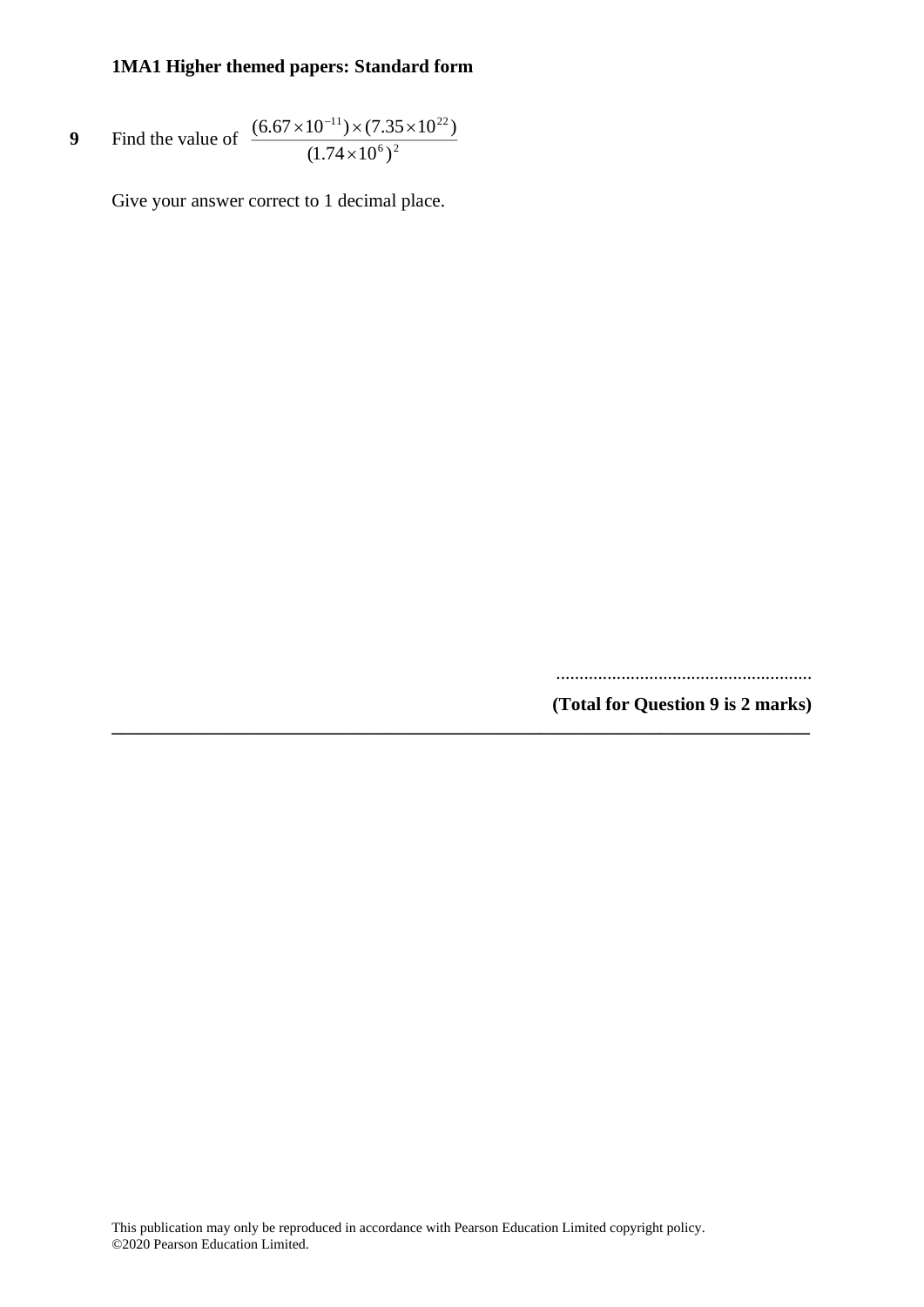| <b>Planet</b> | <b>Distance from Earth (km)</b> | Mass (kg)              |
|---------------|---------------------------------|------------------------|
| Earth         |                                 | $5.97 \times 10^{24}$  |
| Jupiter       | $6.29 \times 10^{8}$            | $1.898 \times 10^{27}$ |
| Mars          | $7.83 \times 10^{7}$            | $6.42 \times 10^{23}$  |
| Mercury       | $9.17 \times 10^{7}$            | $3.302 \times 10^{23}$ |
| Neptune       | $4.35 \times 10^{9}$            | $1.024 \times 10^{26}$ |
| Saturn        | $1.28 \times 10^{9}$            | $5.68 \times 10^{26}$  |
| Uranus        | $2.72 \times 10^{9}$            | $8.683 \times 10^{25}$ |
| Venus         | $4.14 \times 10^{7}$            | $4.869 \times 10^{24}$ |

**10** The table shows some information about eight planets.

(*a*) Write down the name of the planet with the greatest mass.

......................................................

**(1)**

(*b*) Find the difference between the mass of Venus and the mass of Mercury.

| 71) |
|-----|

Nishat says that Neptune is over a hundred times further away from Earth than Venus is.

(*c*) Is Nishat right?

You must show how you get your answer.

# **(Total for Question 10 is 4 marks)**

**\_\_\_\_\_\_\_\_\_\_\_\_\_\_\_\_\_\_\_\_\_\_\_\_\_\_\_\_\_\_\_\_\_\_\_\_\_\_\_\_\_\_\_\_\_\_\_\_\_\_\_\_\_\_\_\_\_\_\_\_\_\_\_\_\_\_\_\_\_\_\_\_\_\_\_**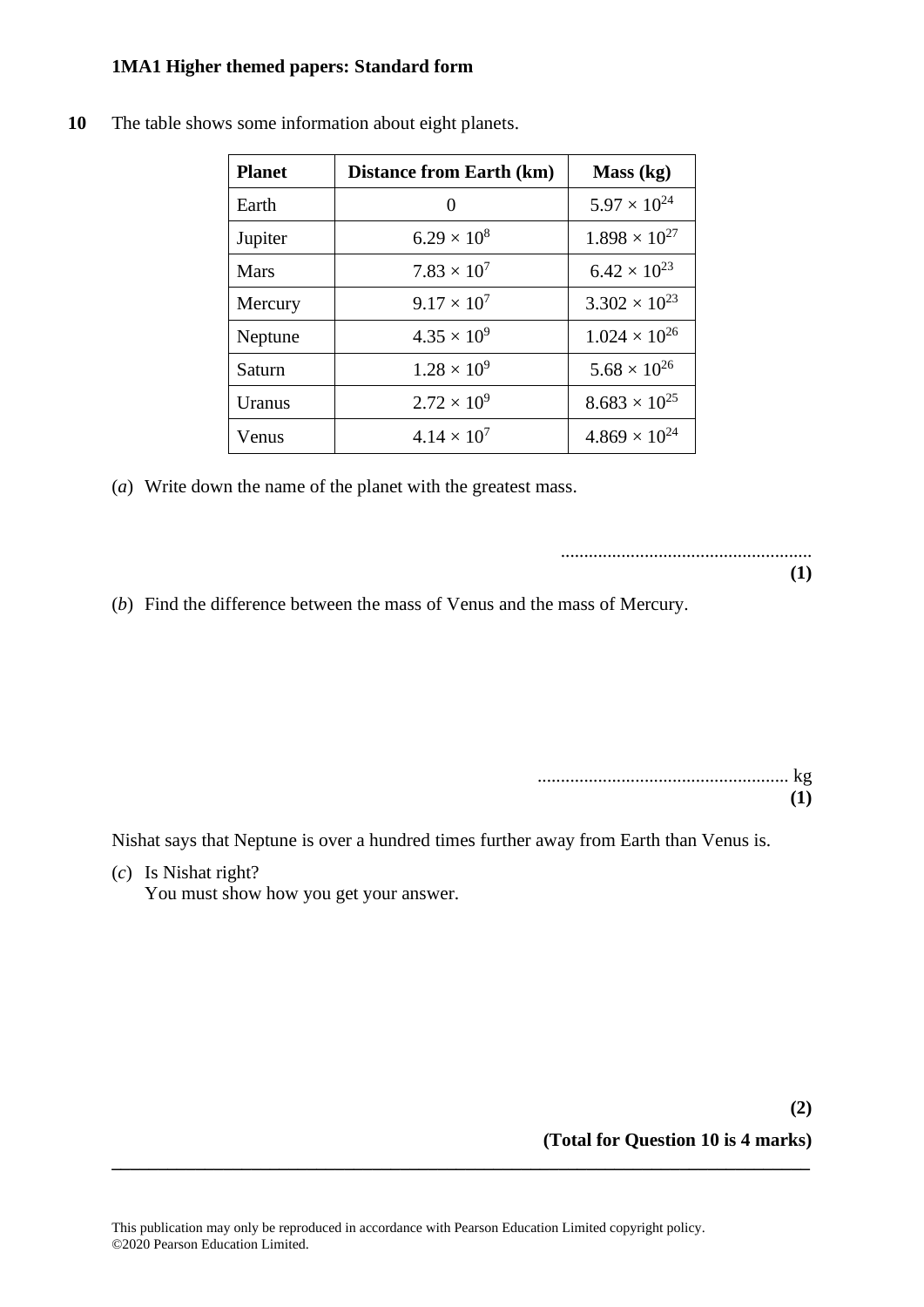- 11 (*a*) Write  $7.97 \times 10^{-6}$  as an ordinary number.
	- (*b*) Work out the value of  $) \div (4 \times 10^{-3})$ Give your answer in standard form.

....................................................... **(Total for Question 11 is 3 marks) \_\_\_\_\_\_\_\_\_\_\_\_\_\_\_\_\_\_\_\_\_\_\_\_\_\_\_\_\_\_\_\_\_\_\_\_\_\_\_\_\_\_\_\_\_\_\_\_\_\_\_\_\_\_\_\_\_\_\_\_\_\_\_\_\_\_\_\_\_\_\_\_\_\_\_** 12 (a) Write  $1.04 \times 10^5$  as an ordinary number. ....................................................... **(1)** (b) Write 0.06 in standard form. ....................................................... **(1)**  $4.62 \times 10^8$  tins of beans were sold last year. These tins of beans cost a total of £300.3 million. (c) Work out the average cost per tin of beans. £.......................................................

**(Total for Question 12 is 4 marks) \_\_\_\_\_\_\_\_\_\_\_\_\_\_\_\_\_\_\_\_\_\_\_\_\_\_\_\_\_\_\_\_\_\_\_\_\_\_\_\_\_\_\_\_\_\_\_\_\_\_\_\_\_\_\_\_\_\_\_\_\_\_\_\_\_\_\_\_\_\_\_\_\_\_\_**

.......................................................

**(1)**

**(2)**

**(2)**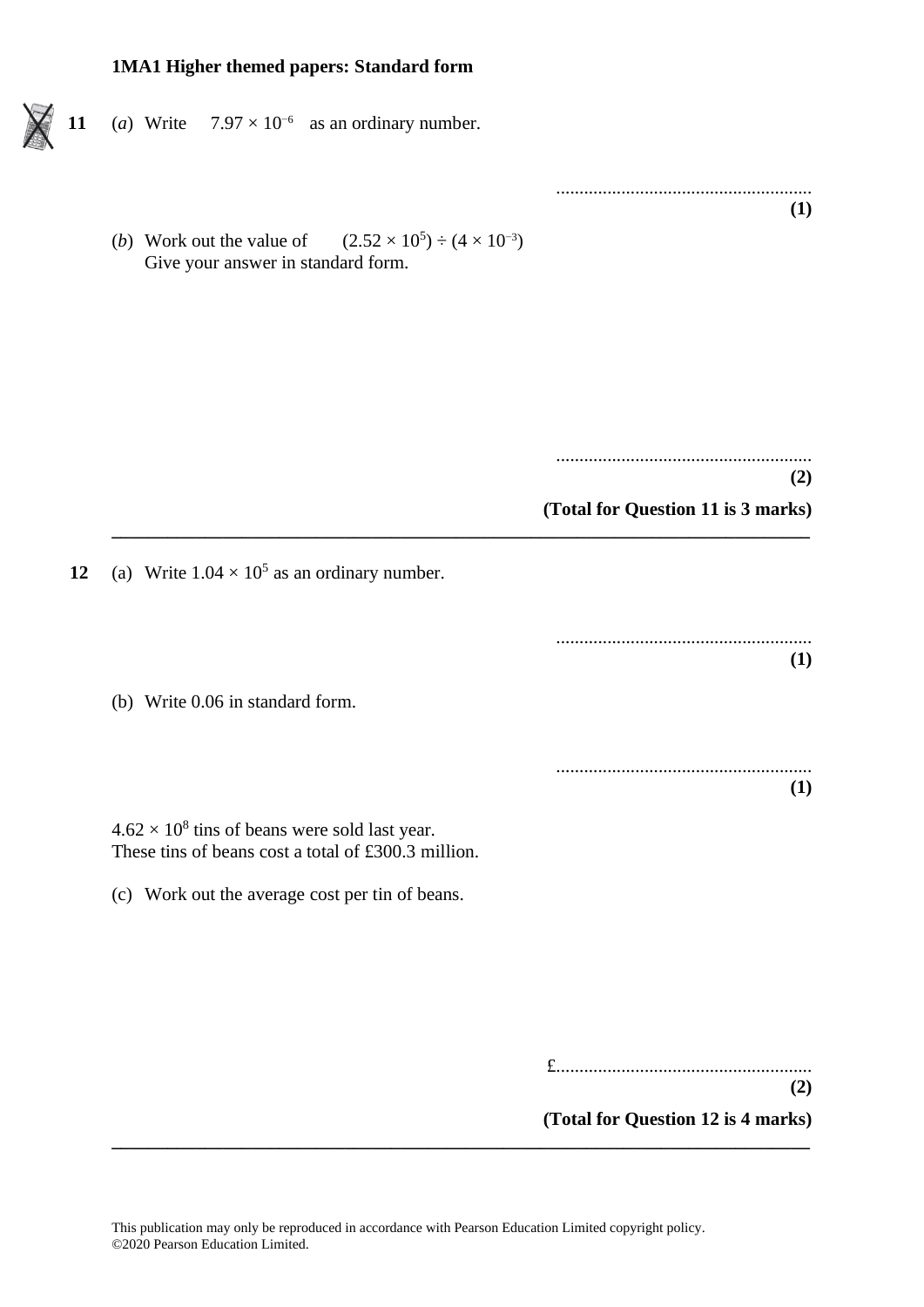# **13** (*a*) Write 0.005 49 in standard form.

.................................................................................. **(1)**

(*b*) Find the value of  $(8 \times 10^3)^2$ Give your answer in standard form.

..................................................................................

(*c*) Find the value of  $(7.6 \times 10^5) + (8.7 \times 10^4)$ Give your answer in standard form.

..................................................................................

**(2)**

**(2)**

**(Total for Question 13 is 5 marks)**

**\_\_\_\_\_\_\_\_\_\_\_\_\_\_\_\_\_\_\_\_\_\_\_\_\_\_\_\_\_\_\_\_\_\_\_\_\_\_\_\_\_\_\_\_\_\_\_\_\_\_\_\_\_\_\_\_\_\_\_\_\_\_\_\_\_\_\_\_\_\_\_\_\_\_\_**